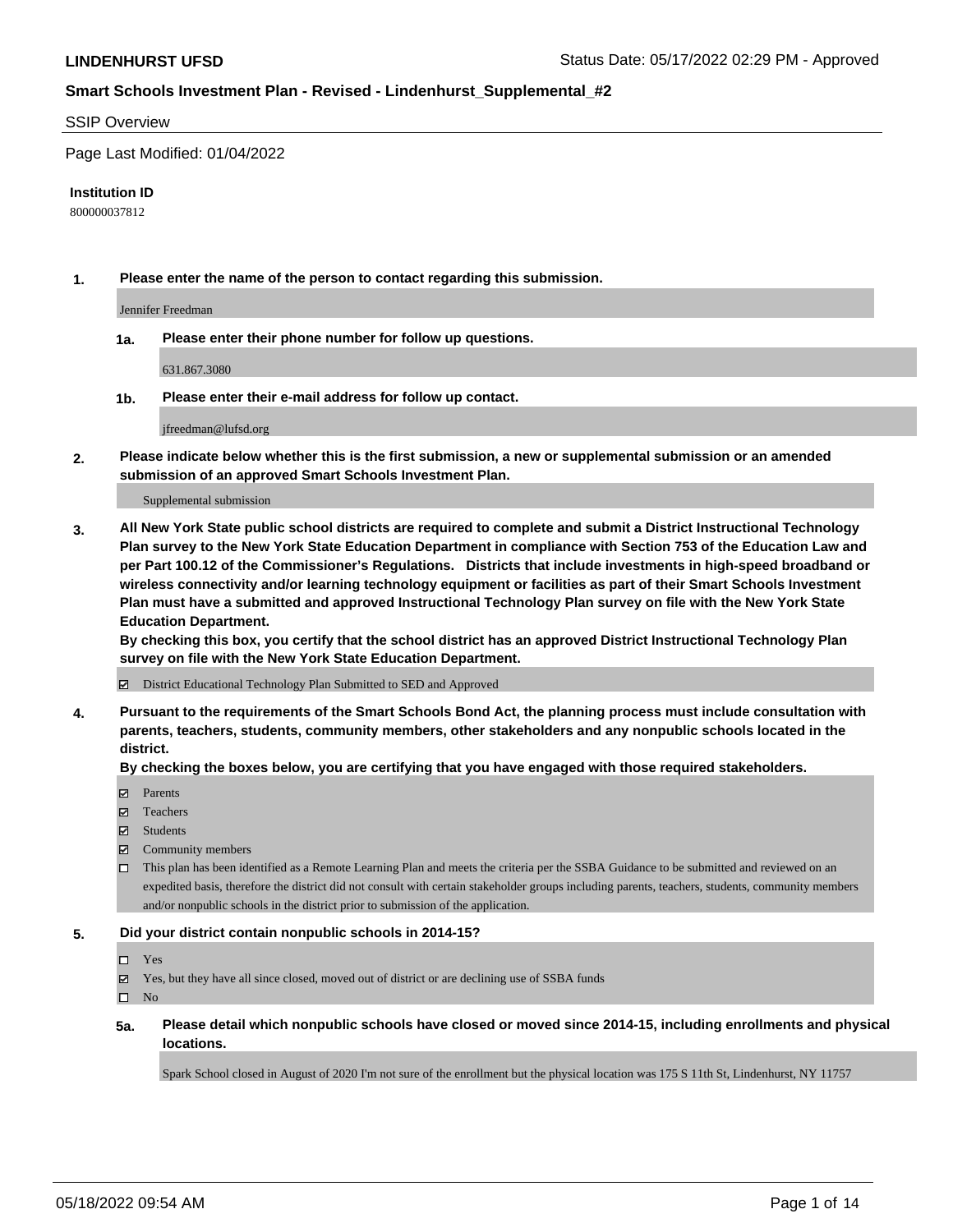### SSIP Overview

Page Last Modified: 01/04/2022

#### **6. Certify that the following required steps have taken place by checking the boxes below:**

- The district developed and the school board approved a preliminary Smart Schools Investment Plan.
- $\boxtimes$  The preliminary plan was posted on the district website for at least 30 days. The district included an address to which any written comments on the plan should be sent.
- $\boxtimes$  The school board conducted a hearing that enabled stakeholders to respond to the preliminary plan. This hearing may have occured as part of a normal Board meeting, but adequate notice of the event must have been provided through local media and the district website for at least two weeks prior to the meeting.
- The district prepared a final plan for school board approval and such plan has been approved by the school board.
- $\boxtimes$  The final proposed plan that has been submitted has been posted on the district's website.
- This Plan has been identified as a Remote Learning Plan and meets the criteria per the SSBA Guidance to be submitted and reviewed on an expedited basis, therefore this plan has not met certain stakeholder engagement requirements including, consulting with nonpublic schools in advance of plan submission, having the school board conduct a hearing on the plan and/or posting the plan to the district website for a minimum of 30 days. This district will post the Remote Learning Plan to the district's website upon submission of the application.
- **6a. Please upload the proposed Smart Schools Investment Plan (SSIP) that was posted on the district's website, along with any supporting materials. Note that this should be different than your recently submitted Educational Technology Survey. The Final SSIP, as approved by the School Board, should also be posted on the website and remain there during the course of the projects contained therein.**

Smart Schools\_Bond\_Investment\_Plan\_First\_Submission\_{Prezi}.pdf Smart-Schools-Investment-Plan\_Second\_Submission.pdf

**6b. Enter the webpage address where the final Smart Schools Investment Plan is posted. The Plan should remain posted for the life of the included projects.**

http://www.lindenhurstschools.org/our\_district/technology

**7. Please enter an estimate of the total number of students and staff that will benefit from this Smart Schools Investment Plan based on the cumulative projects submitted to date.**

6,600

**8. An LEA/School District may partner with one or more other LEA/School Districts to form a consortium to pool Smart Schools Bond Act funds for a project that meets all other Smart School Bond Act requirements. Each school district participating in the consortium will need to file an approved Smart Schools Investment Plan for the project and submit a signed Memorandum of Understanding that sets forth the details of the consortium including the roles of each respective district.**

 $\Box$  The district plans to participate in a consortium to partner with other school district(s) to implement a Smart Schools project.

#### **9. Please enter the name and 6-digit SED Code for each LEA/School District participating in the Consortium.**

| <b>Partner LEA/District</b> | <b>ISED BEDS Code</b> |
|-----------------------------|-----------------------|
| (No Response)               | (No Response)         |

#### **10. Please upload a signed Memorandum of Understanding with all of the participating Consortium partners.**

(No Response)

#### **11. Your district's Smart Schools Bond Act Allocation is:**

\$5,047,538

## **12. Final 2014-15 BEDS Enrollment to calculate Nonpublic Sharing Requirement**

|            | l Public Enrollment | Nonpublic Enrollment | <b>Total Enrollment</b> | l Nonpublic Percentage |
|------------|---------------------|----------------------|-------------------------|------------------------|
| Enrollment | 6.169               |                      | 6.169.00                | 0.00                   |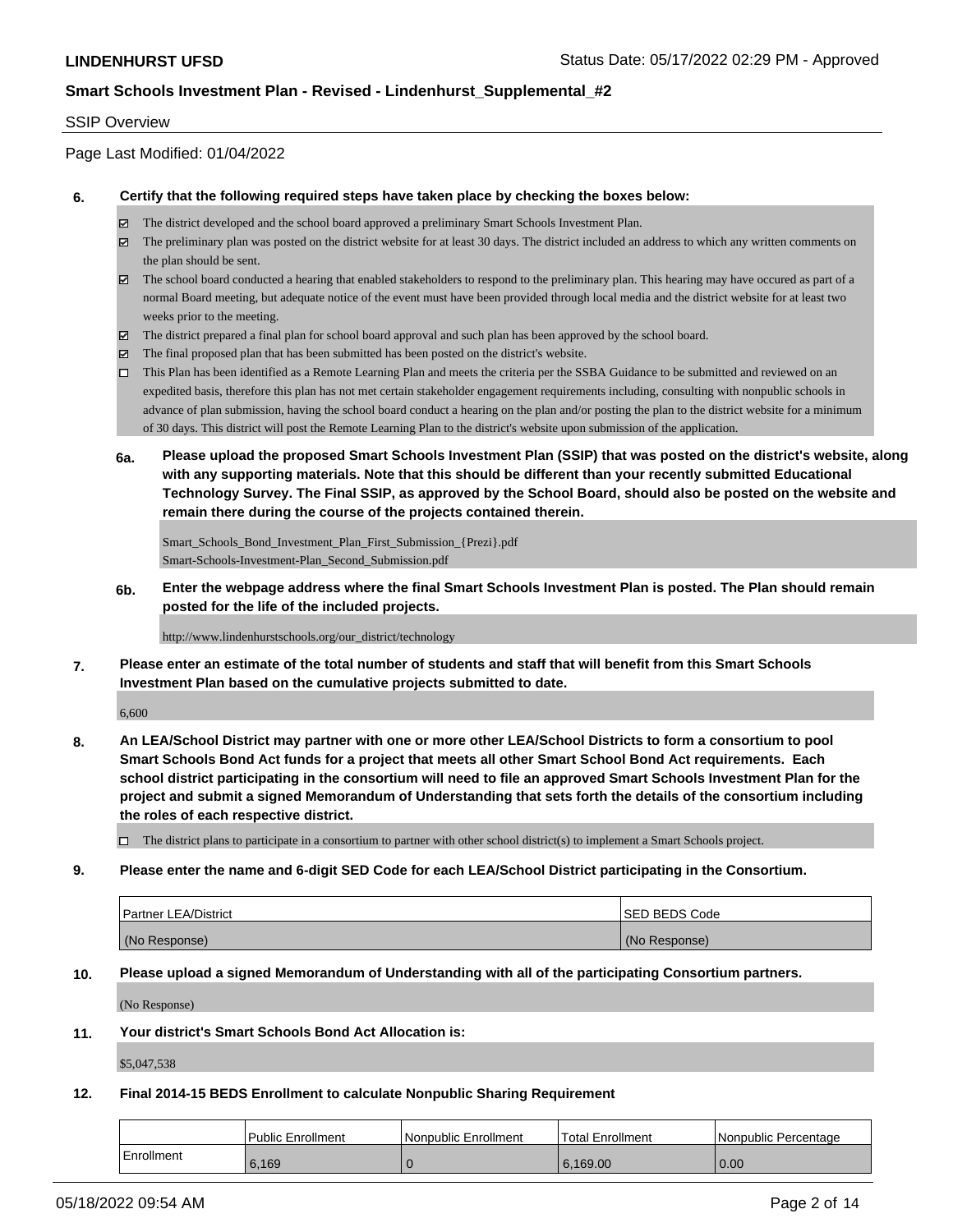## SSIP Overview

Page Last Modified: 01/04/2022

**13. This table compares each category budget total, as entered in that category's page, to the total expenditures listed in the category's expenditure table. Any discrepancies between the two must be resolved before submission.**

|                                                 | Sub-Allocations | <b>Expenditure Totals</b> | <b>Difference</b> |
|-------------------------------------------------|-----------------|---------------------------|-------------------|
| School Connectivity                             | 315.371.60      | 315,371.60                | 0.00              |
| Connectivity Projects for<br><b>Communities</b> | 0.00            | 0.00                      | 0.00              |
| <b>Classroom Technology</b>                     | 0.00            | 0.00                      | 0.00              |
| Pre-Kindergarten Classrooms                     | 0.00            | 0.00                      | 0.00              |
| Replace Transportable<br>Classrooms             | 0.00            | 0.00                      | 0.00              |
| High-Tech Security Features                     | 0.00            | 0.00                      | 0.00              |
| Nonpublic Loan                                  | 0.00            | 0.00                      | 0.00              |
| Totals:                                         | 315,372         | 315,372                   | 0                 |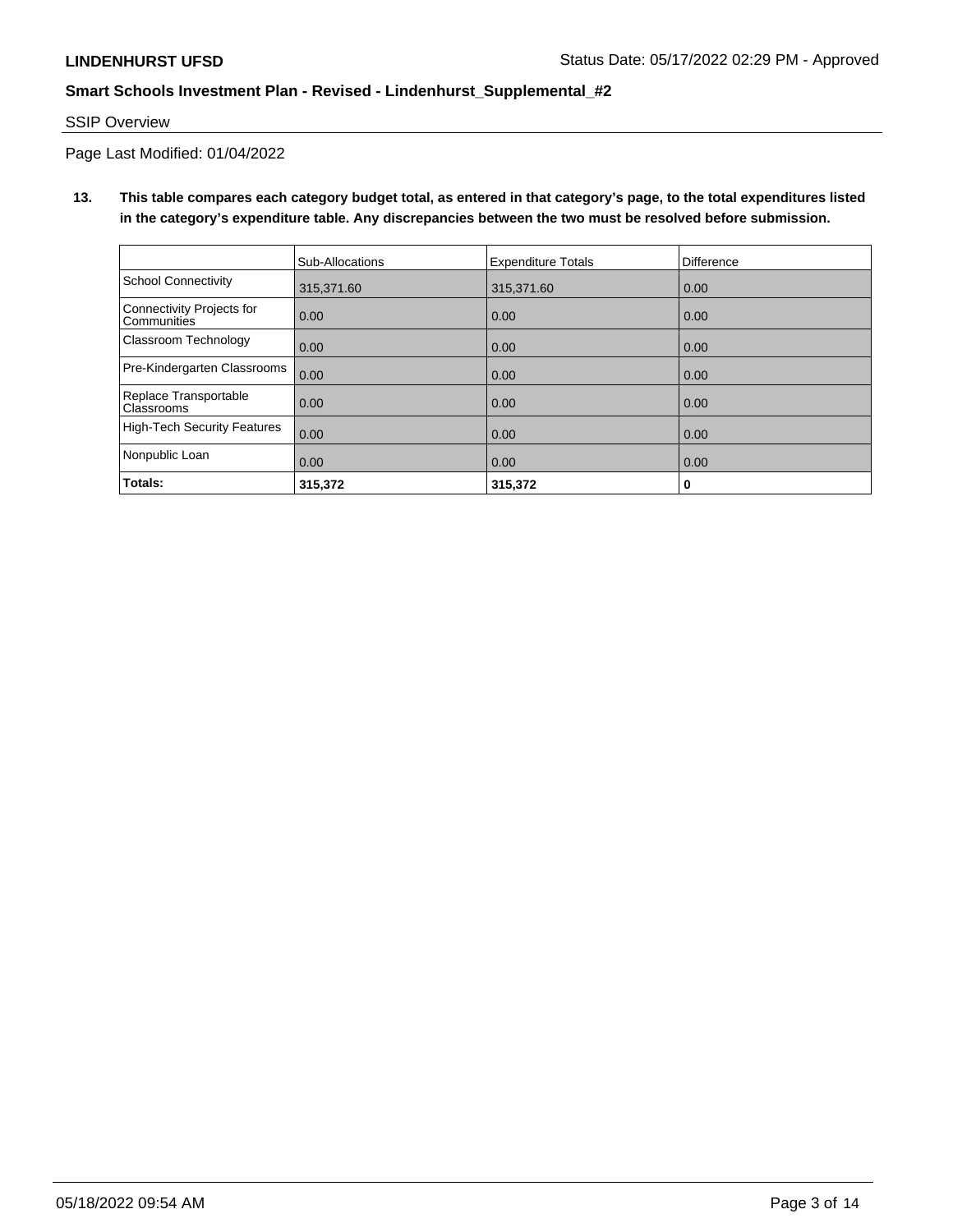### School Connectivity

Page Last Modified: 01/04/2022

- **1. In order for students and faculty to receive the maximum benefit from the technology made available under the Smart Schools Bond Act, their school buildings must possess sufficient connectivity infrastructure to ensure that devices can be used during the school day. Smart Schools Investment Plans must demonstrate that:**
	- **• sufficient infrastructure that meets the Federal Communications Commission's 100 Mbps per 1,000 students standard currently exists in the buildings where new devices will be deployed, or**
	- **• is a planned use of a portion of Smart Schools Bond Act funds, or**
	- **• is under development through another funding source.**

**Smart Schools Bond Act funds used for technology infrastructure or classroom technology investments must increase the number of school buildings that meet or exceed the minimum speed standard of 100 Mbps per 1,000 students and staff within 12 months. This standard may be met on either a contracted 24/7 firm service or a "burstable" capability. If the standard is met under the burstable criteria, it must be:**

**1. Specifically codified in a service contract with a provider, and**

**2. Guaranteed to be available to all students and devices as needed, particularly during periods of high demand, such as computer-based testing (CBT) periods.**

**Please describe how your district already meets or is planning to meet this standard within 12 months of plan submission.**

We currently have fiber optics run between all of our buildings and two shared internet pipes. Two vendors, Crown Castle and Altice, are under a maintenance contract for maintaining this connectivity. We plan to increase the access to the infrastructure backbone through this smart bond submission.

- **1a. If a district believes that it will be impossible to meet this standard within 12 months, it may apply for a waiver of this requirement, as described on the Smart Schools website. The waiver must be filed and approved by SED prior to submitting this survey.**
	- By checking this box, you are certifying that the school district has an approved waiver of this requirement on file with the New York State Education Department.
- **2. Connectivity Speed Calculator (Required). If the district currently meets the required speed, enter "Currently Met" in the last box: Expected Date When Required Speed Will be Met.**

|                         | l Number of     | Required Speed | Current Speed in | Expected Speed | <b>Expected Date</b>                    |
|-------------------------|-----------------|----------------|------------------|----------------|-----------------------------------------|
|                         | <b>Students</b> | lin Mbps       | <b>Mbps</b>      | to be Attained | When Required                           |
|                         |                 |                |                  |                | l Within 12 Months ISpeed Will be Met l |
| <b>Calculated Speed</b> | 6,170           | 617.00         | 1.5Gbps          | 2Gbps          | met                                     |

### **3. Describe how you intend to use Smart Schools Bond Act funds for high-speed broadband and/or wireless connectivity projects in school buildings.**

At the time of writing this, we have submitted the first phase of our plan to Smart Schools and it is now approved. Our bandwidth has now been fully upgraded, and wireless is soon to be implemented. Now our high-speed broadband is bolstered tremendously and our wireless network is soon to follow. Through this current application (phase 2), we are going to upgrade switching devices to increase throughput throughout our network to better handle the increasing number of wireless clients and network traffic.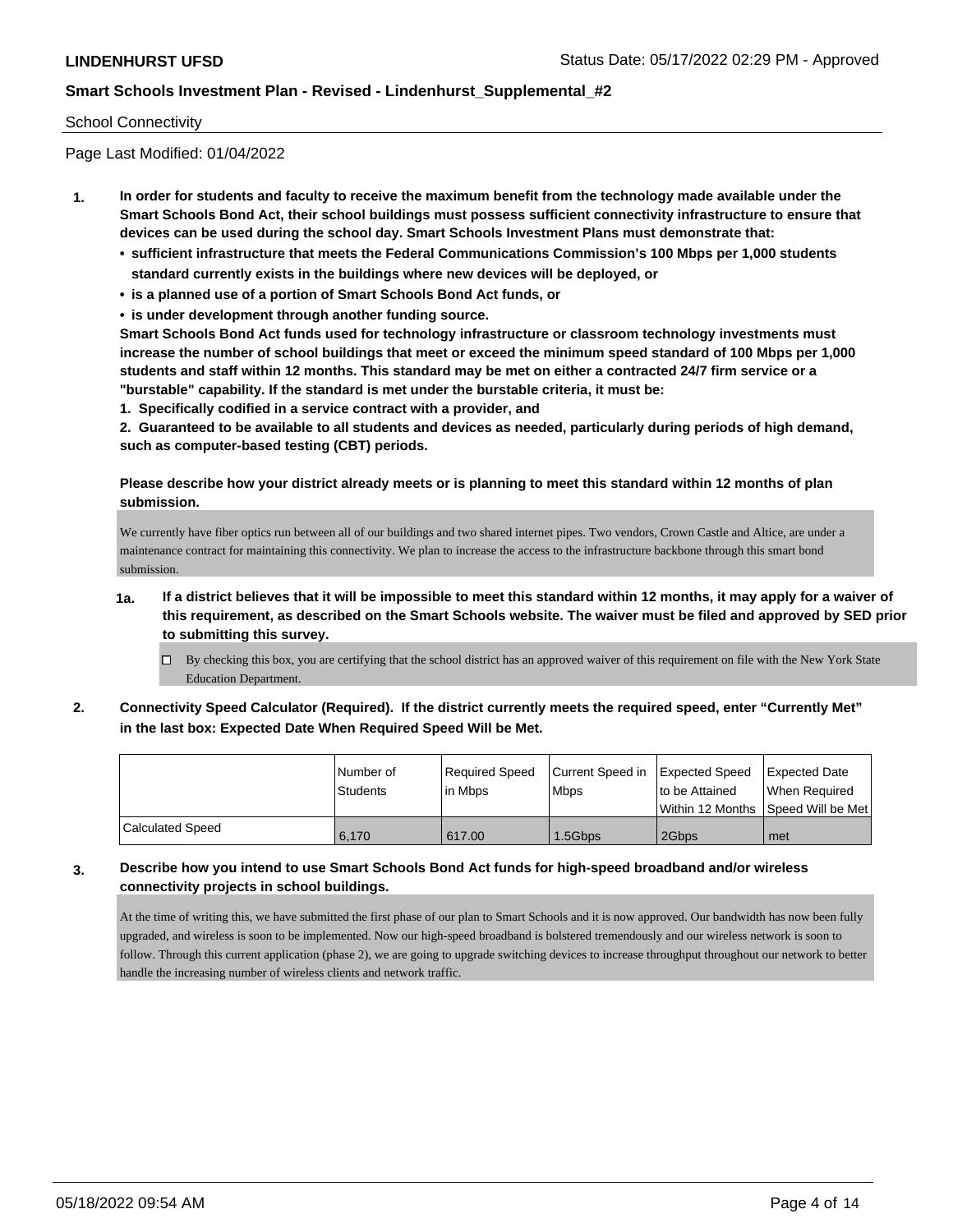### School Connectivity

Page Last Modified: 01/04/2022

**4. Describe the linkage between the district's District Instructional Technology Plan and how the proposed projects will improve teaching and learning. (There should be a link between your response to this question and your responses to Question 1 in Section IV - NYSED Initiatives Alignment: "Explain how the district use of instructional technology will serve as a part of a comprehensive and sustained effort to support rigorous academic standards attainment and performance improvement for students."** 

**Your answer should also align with your answers to the questions in Section II - Strategic Technology Planning and the associated Action Steps in Section III - Action Plan.)**

The district plans to upgrade our switches due to age and poor current performance. The benefits of this infrastructure upgrade will allow us to decrease network congestion, back pressure points and thereby increasing technological use for classrooms.

**5. If the district wishes to have students and staff access the Internet from wireless devices within the school building, or in close proximity to it, it must first ensure that it has a robust Wi-Fi network in place that has sufficient bandwidth to meet user demand.**

**Please describe how you have quantified this demand and how you plan to meet this demand.**

Our first phase approached wireless connectivity and internet bandwidth. That project was already approved by Smart Schools and is currently in progress. Our wireless access points were greatly increased to handle high-density connectivity. Our internet was bolstered to allocate a higher percentage than what is required by smart bond and CBT guidance. We have an enrollment of approximately 6,600 and we have 1.1Gbps throughput to our ISP.

**6. Smart Schools plans with any expenditures in the School Connectivity category require a project number from the Office of Facilities Planning. Districts must submit an SSBA LOI and receive project numbers prior to submitting the SSIP. As indicated on the LOI, some projects may be eligible for a streamlined review and will not require a building permit.**

**Please indicate on a separate row each project number given to you by the Office of Facilities Planning.**

| <b>Project Number</b> |  |
|-----------------------|--|
| 58-01-04-03-7-999-BA1 |  |

**7. Certain high-tech security and connectivity infrastructure projects may be eligible for an expedited review process as determined by the Office of Facilities Planning.**

**Was your project deemed eligible for streamlined review?**

Yes

**7a. Districts that choose the Streamlined Review Process will be required to certify that they have reviewed all installations with their licensed architect or engineer of record and provide that person's name and license number. The licensed professional must review the products and proposed method of installation prior to implementation and review the work during and after completion in order to affirm that the work was codecompliant, if requested.**

I certify that I have reviewed all installations with a licensed architect or engineer of record.

**8. Include the name and license number of the architect or engineer of record.**

| Name        | License Number |
|-------------|----------------|
| John Grillo | 27360          |

**9. Public Expenditures – Loanable (Counts toward the nonpublic loan calculation)**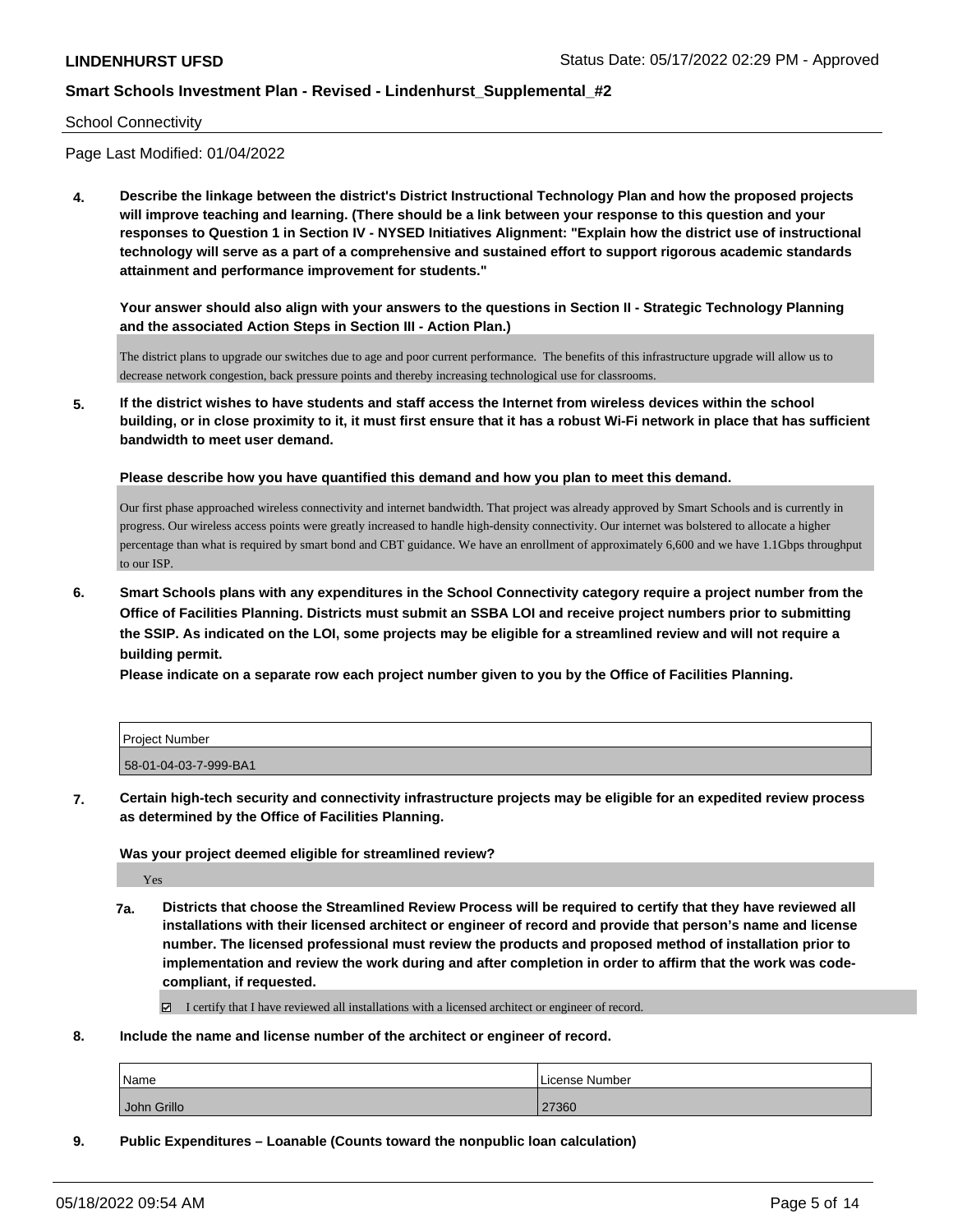School Connectivity

Page Last Modified: 01/04/2022

| Select the allowable expenditure type.      | <b>PUBLIC</b> Items to be | l Quantitv       | Cost Per Item    | <b>Total Cost</b> |
|---------------------------------------------|---------------------------|------------------|------------------|-------------------|
| Repeat to add another item under each type. | Purchased                 |                  |                  |                   |
| (No Response)                               | (No Response)             | (No<br>Response) | (No<br>Response) | 0.00              |
|                                             |                           | ' O              | 0.00             |                   |

## **10. Public Expenditures – Non-Loanable (Does not count toward nonpublic loan calculation)**

| Select the allowable expenditure<br>type.<br>Repeat to add another item under<br>each type. | <b>PUBLIC</b> Items to be purchased                                                                     | Quantity       | Cost per Item | <b>Total Cost</b> |
|---------------------------------------------------------------------------------------------|---------------------------------------------------------------------------------------------------------|----------------|---------------|-------------------|
| <b>Connections/Components</b>                                                               | Aruba AP-315 - JW797A                                                                                   | 275            | 627.00        | 172,425.00        |
| <b>Network/Access Costs</b>                                                                 | Aruba 7220 Wireless LAN Controller -<br><b>JW752A</b>                                                   | $\overline{2}$ | 16,062.00     | 32,124.00         |
| <b>Connections/Components</b>                                                               | <b>HPE Care Pack Foundation Care</b><br>Exchange - 3 Year Extended Service -<br>Service - 9x 5 - H7VH0E | $\overline{c}$ | 7,252.80      | 14,505.60         |
| <b>Network/Access Costs</b>                                                                 | Aruba Mobility Master for MM-VA-1K<br>Virtual Appliance - JY896AAE                                      | $\mathbf{1}$   | 10,497.00     | 10,497.00         |
| <b>Connections/Components</b>                                                               | <b>HPE Foundation Care Software</b><br>Support - 3 Year - Service - 24 x 7 -<br>H8UH3E                  | $\mathbf{1}$   | 4,157.00      | 4,157.00          |
| <b>Connections/Components</b>                                                               | <b>HPE Foundation Care Exchange</b><br>Service - 3 Year Extended Service -<br>Service - 9 x5 - HC4M6E   | 275            | 72.00         | 19,800.00         |
| <b>Network/Access Costs</b>                                                                 | AP-MNT-MP10-B Campus AP Mount<br>bracket kit (10-pack) - Q9G69A                                         | 15             | 123.00        | 1,845.00          |
| <b>Network/Access Costs</b>                                                                 | AP-MNT-MP10-D Campus AP Mount<br>bracket kit (10-pack) - Q9G71A                                         | 15             | 156.00        | 2,340.00          |
| <b>Network/Access Costs</b>                                                                 | Aruba 3810M 24SFP+ 250W Switch -<br>8G7521                                                              | 2              | 9,141.00      | 18,282.00         |
| <b>Connections/Components</b>                                                               | Aruba 10G SFP+ LC LR 10km SMF<br>Transceiver - For Data Networking,<br>OpticalNetwork - 6HT064          | 8              | 1.758.00      | 14,064.00         |
| <b>Connections/Components</b>                                                               | ARUBA X371 12VDC 250W PWR -<br>3A3957                                                                   | $\overline{4}$ | 494.00        | 1,976.00          |
| <b>Connections/Components</b>                                                               | HPE 3810M Stacking Cable, 0.5m<br>(J9578A)                                                              | $\overline{2}$ | 159.00        | 318.00            |
| <b>Connections/Components</b>                                                               | HPE Aruba 3810M 4-port Stacking<br>Module (JL084A)                                                      | $\overline{2}$ | 639.00        | 1,278.00          |
| Network/Access Costs                                                                        | HPE Networks 36xx 51xx Startup SVC                                                                      | 32             | 680.00        | 21,760.00         |
|                                                                                             |                                                                                                         | 636            | 51,817.80     | 315,372           |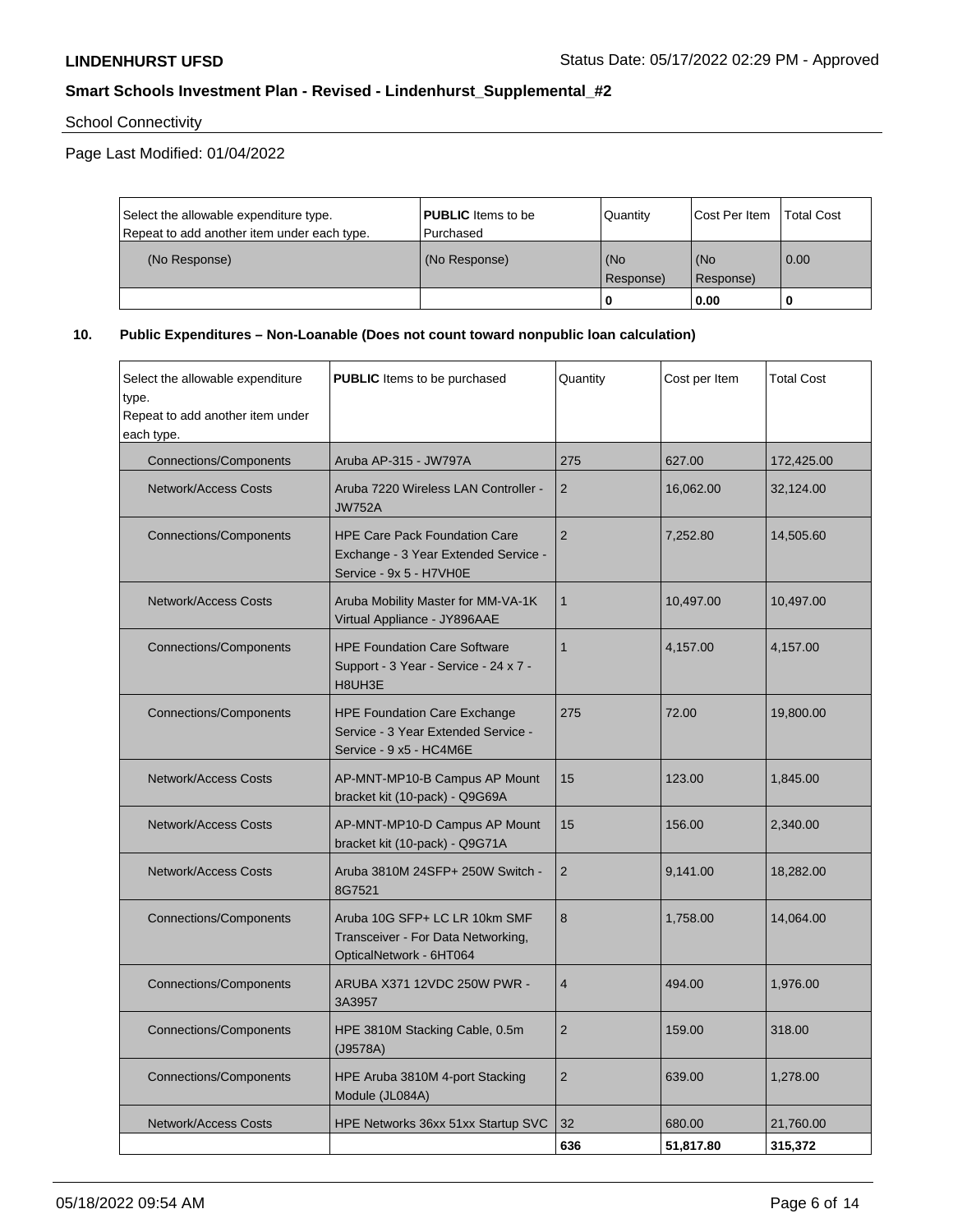## School Connectivity

Page Last Modified: 01/04/2022

## **11. Final 2014-15 BEDS Enrollment to calculate Nonpublic Sharing Requirement (no changes allowed.)**

|            | Public Enrollment | Nonpublic Enrollment | <b>Total Enrollment</b> | Nonpublic Percentage |
|------------|-------------------|----------------------|-------------------------|----------------------|
| Enrollment | 6,169             |                      | 6.169.00                | 0.00                 |

### **12. Total Public Budget - Loanable (Counts toward the nonpublic loan calculation)**

|                                                 | Public Allocations | <b>Estimated Nonpublic Loan</b><br>Amount | Estimated Total Sub-Allocations |
|-------------------------------------------------|--------------------|-------------------------------------------|---------------------------------|
| Network/Access Costs                            | (No Response)      | 0.00                                      | 0.00                            |
| School Internal Connections and  <br>Components | (No Response)      | 0.00                                      | 0.00                            |
| Other                                           | (No Response)      | 0.00                                      | 0.00                            |
| Totals:                                         | 0.00               | 0                                         | U                               |

## **13. Total Public Budget – Non-Loanable (Does not count toward the nonpublic loan calculation)**

| Totals:                                    | 0.00<br>315,371.60 |
|--------------------------------------------|--------------------|
| <b>Other Costs</b>                         |                    |
| <b>Other Upfront Costs</b>                 | (No Response)      |
| Testing                                    | (No Response)      |
| <b>Professional Services</b>               | (No Response)      |
| School Internal Connections and Components | 228,523.60         |
| <b>Outside Plant Costs</b>                 | (No Response)      |
| Network/Access Costs                       | 86,848.00          |
|                                            | Sub-<br>Allocation |
|                                            |                    |

## **14. School Connectivity Totals**

|                          | Total Sub-Allocations |
|--------------------------|-----------------------|
| Total Loanable Items     | 0.00                  |
| Total Non-Ioanable Items | 315,371.60            |
| Totals:                  | 315,372               |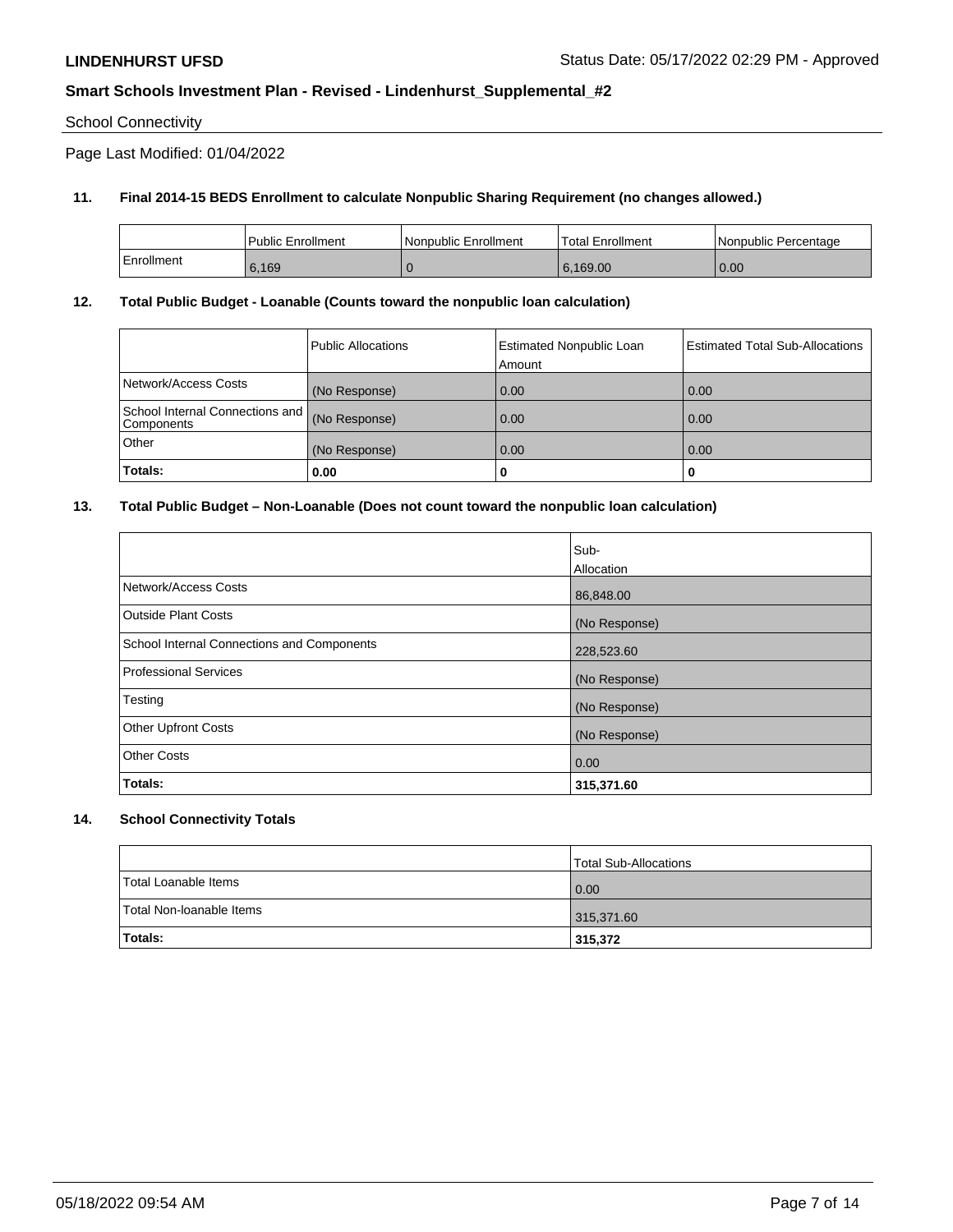Community Connectivity (Broadband and Wireless)

Page Last Modified: 11/27/2019

**1. Describe how you intend to use Smart Schools Bond Act funds for high-speed broadband and/or wireless connectivity projects in the community.**

(No Response)

**2. Please describe how the proposed project(s) will promote student achievement and increase student and/or staff access to the Internet in a manner that enhances student learning and/or instruction outside of the school day and/or school building.**

(No Response)

**3. Community connectivity projects must comply with all the necessary local building codes and regulations (building and related permits are not required prior to plan submission).**

 $\Box$  I certify that we will comply with all the necessary local building codes and regulations.

**4. Please describe the physical location of the proposed investment.**

(No Response)

**5. Please provide the initial list of partners participating in the Community Connectivity Broadband Project, along with their Federal Tax Identification (Employer Identification) number.**

| <b>Project Partners</b> | Federal ID#   |
|-------------------------|---------------|
| (No Response)           | (No Response) |

**6. Please detail the type, quantity, per unit cost and total cost of the eligible items under each sub-category.**

| Select the allowable expenditure | Item to be purchased | Quantity      | Cost per Item | <b>Total Cost</b> |
|----------------------------------|----------------------|---------------|---------------|-------------------|
| type.                            |                      |               |               |                   |
| Repeat to add another item under |                      |               |               |                   |
| each type.                       |                      |               |               |                   |
| (No Response)                    | (No Response)        | (No Response) | (No Response) | 0.00              |
|                                  |                      | 0             | 0.00          |                   |

**7. If you are submitting an allocation for Community Connectivity, complete this table.**

**Note that the calculated Total at the bottom of the table must equal the Total allocation for this category that you entered in the SSIP Overview overall budget.**

|                                    | Sub-Allocation |
|------------------------------------|----------------|
| Network/Access Costs               | (No Response)  |
| Outside Plant Costs                | (No Response)  |
| <b>Tower Costs</b>                 | (No Response)  |
| <b>Customer Premises Equipment</b> | (No Response)  |
| Professional Services              | (No Response)  |
| Testing                            | (No Response)  |
| <b>Other Upfront Costs</b>         | (No Response)  |
| <b>Other Costs</b>                 | (No Response)  |
| Totals:                            | 0.00           |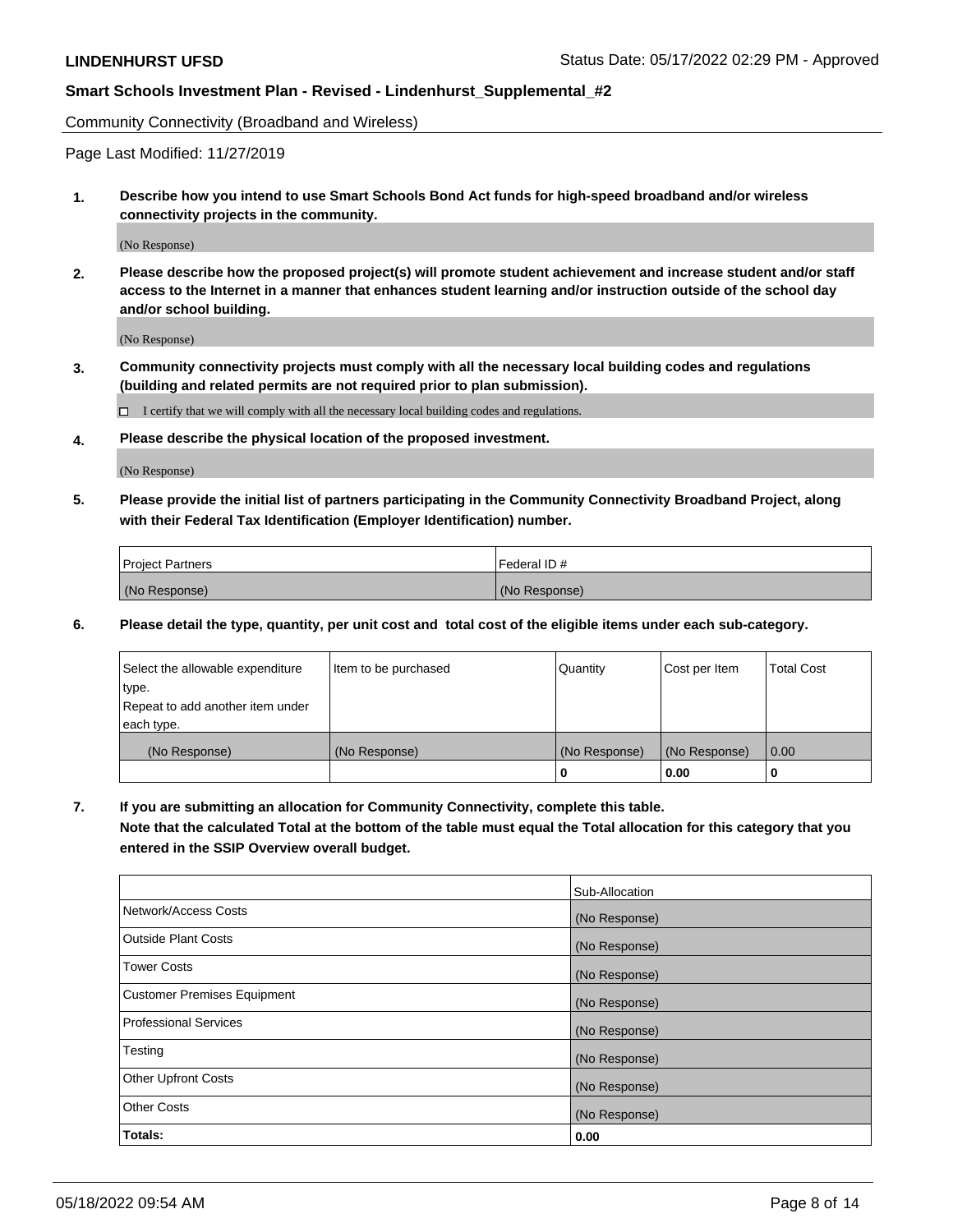### Classroom Learning Technology

Page Last Modified: 11/27/2019

**1. In order for students and faculty to receive the maximum benefit from the technology made available under the Smart Schools Bond Act, their school buildings must possess sufficient connectivity infrastructure to ensure that devices can be used during the school day. Smart Schools Investment Plans must demonstrate that sufficient infrastructure that meets the Federal Communications Commission's 100 Mbps per 1,000 students standard currently exists in the buildings where new devices will be deployed, or is a planned use of a portion of Smart Schools Bond Act funds, or is under development through another funding source.**

**Smart Schools Bond Act funds used for technology infrastructure or classroom technology investments must increase the number of school buildings that meet or exceed the minimum speed standard of 100 Mbps per 1,000 students and staff within 12 months. This standard may be met on either a contracted 24/7 firm service or a "burstable" capability. If the standard is met under the burstable criteria, it must be:**

**1. Specifically codified in a service contract with a provider, and**

**2. Guaranteed to be available to all students and devices as needed, particularly during periods of high demand, such as computer-based testing (CBT) periods.**

**Please describe how your district already meets or is planning to meet this standard within 12 months of plan submission.**

(No Response)

- **1a. If a district believes that it will be impossible to meet this standard within 12 months, it may apply for a waiver of this requirement, as described on the Smart Schools website. The waiver must be filed and approved by SED prior to submitting this survey.**
	- By checking this box, you are certifying that the school district has an approved waiver of this requirement on file with the New York State Education Department.
- **2. Connectivity Speed Calculator (Required). If the district currently meets the required speed, enter "Currently Met" in the last box: Expected Date When Required Speed Will be Met.**

|                  | Number of     | Required Speed | Current Speed in | Expected Speed | Expected Date                           |
|------------------|---------------|----------------|------------------|----------------|-----------------------------------------|
|                  | Students      | lin Mbps       | <b>Mbps</b>      | to be Attained | When Required                           |
|                  |               |                |                  |                | l Within 12 Months ISpeed Will be Met l |
| Calculated Speed | (No Response) | 0.00           | (No Response)    | (No Response)  | (No Response)                           |

**3. If the district wishes to have students and staff access the Internet from wireless devices within the school building, or in close proximity to it, it must first ensure that it has a robust Wi-Fi network in place that has sufficient bandwidth to meet user demand.**

**Please describe how you have quantified this demand and how you plan to meet this demand.**

(No Response)

**4. All New York State public school districts are required to complete and submit an Instructional Technology Plan survey to the New York State Education Department in compliance with Section 753 of the Education Law and per Part 100.12 of the Commissioner's Regulations.**

**Districts that include educational technology purchases as part of their Smart Schools Investment Plan must have a submitted and approved Instructional Technology Plan survey on file with the New York State Education Department.**

- By checking this box, you are certifying that the school district has an approved Instructional Technology Plan survey on file with the New York State Education Department.
- **5. Describe the devices you intend to purchase and their compatibility with existing or planned platforms or systems. Specifically address the adequacy of each facility's electrical, HVAC and other infrastructure necessary to install and support the operation of the planned technology.**

(No Response)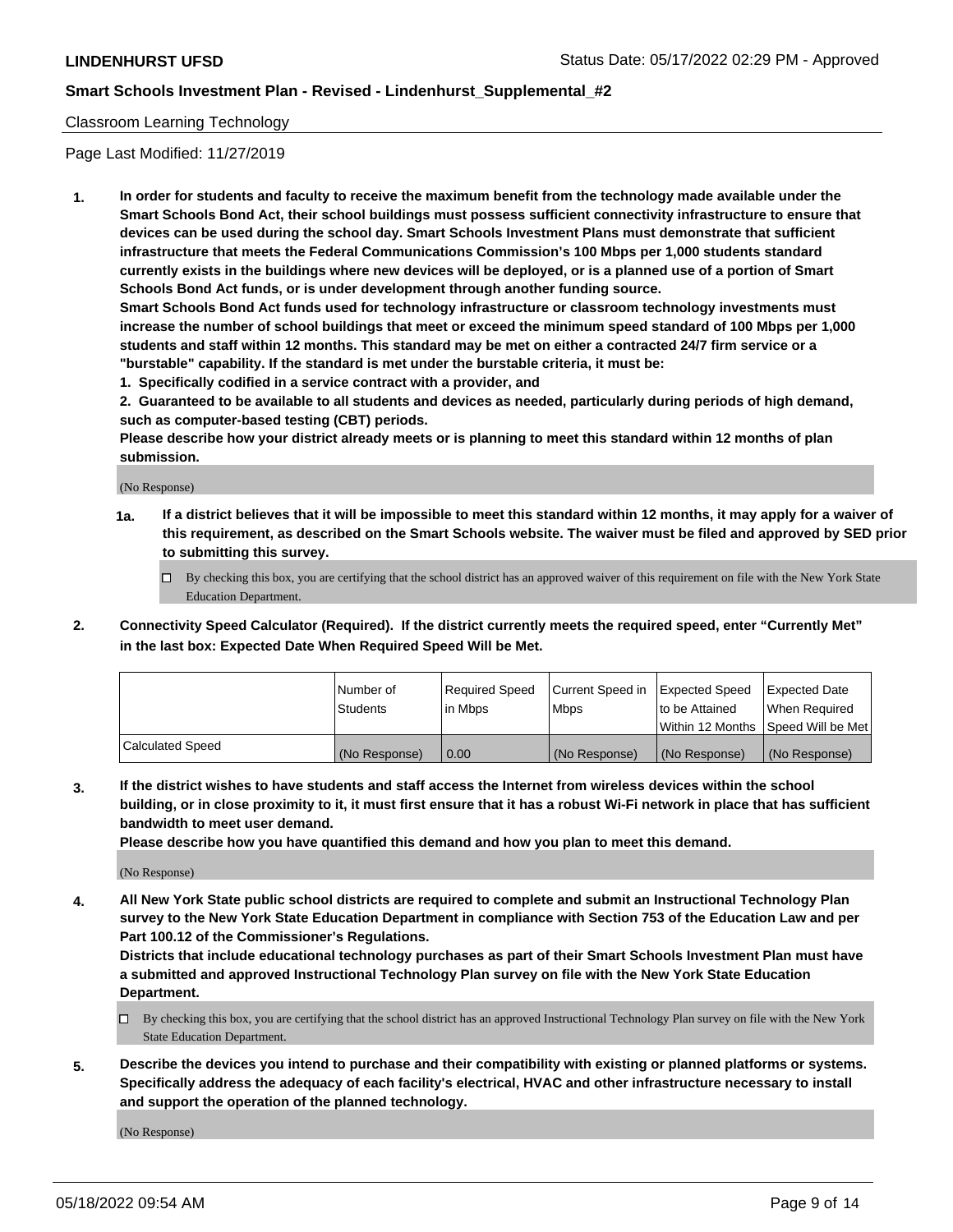### Classroom Learning Technology

Page Last Modified: 11/27/2019

- **6. Describe how the proposed technology purchases will:**
	- **> enhance differentiated instruction;**
	- **> expand student learning inside and outside the classroom;**
	- **> benefit students with disabilities and English language learners; and**
	- **> contribute to the reduction of other learning gaps that have been identified within the district.**

**The expectation is that districts will place a priority on addressing the needs of students who struggle to succeed in a rigorous curriculum. Responses in this section should specifically address this concern and align with the district's Instructional Technology Plan (in particular Question 2 of E. Curriculum and Instruction: "Does the district's instructional technology plan address the needs of students with disabilities to ensure equitable access to instruction, materials and assessments?" and Question 3 of the same section: "Does the district's instructional technology plan address the provision of assistive technology specifically for students with disabilities to ensure access to and participation in the general curriculum?")**

**In addition, describe how the district ensures equitable access to instruction, materials and assessments and participation in the general curriculum for both SWD and English Language Learners/Multilingual Learners (ELL/MLL) students.**

**Please note: If this plan has been identified as a Remote Learning Plan to be submitted and reviewed on an expedited basis, the district should explain how this plan will facilitate remote and hybrid learning, in lieu of responding to the question above.**

(No Response)

**7. Where appropriate, describe how the proposed technology purchases will enhance ongoing communication with parents and other stakeholders and help the district facilitate technology-based regional partnerships, including distance learning and other efforts.**

(No Response)

**8. Describe the district's plan to provide professional development to ensure that administrators, teachers and staff can employ the technology purchased to enhance instruction successfully.**

**Note: This response should be aligned and expanded upon in accordance with your district's response to Question 1 of F. Professional Development of your Instructional Technology Plan: "Please provide a summary of professional development offered to teachers and staff, for the time period covered by this plan, to support technology to enhance teaching and learning. Please include topics, audience and method of delivery within your summary."**

**Please note: If this plan has been identified as a Remote Learning Plan to be submitted and reviewed on an expedited basis, the district should provide a statement confirming that the district has provided or will provide professional development on these devices to its staff, in lieu of responding to the question above.**

(No Response)

**9. Districts must contact one of the SUNY/CUNY teacher preparation programs listed on the document on the left side of the page that supplies the largest number of the district's new teachers to request advice on innovative uses and best practices at the intersection of pedagogy and educational technology.**

- By checking this box, you certify that you have contacted the SUNY/CUNY teacher preparation program that supplies the largest number of your new teachers to request advice on these issues.
- **9a. Please enter the name of the SUNY or CUNY Institution that you contacted.**

(No Response)

**9b. Enter the primary Institution phone number.**

(No Response)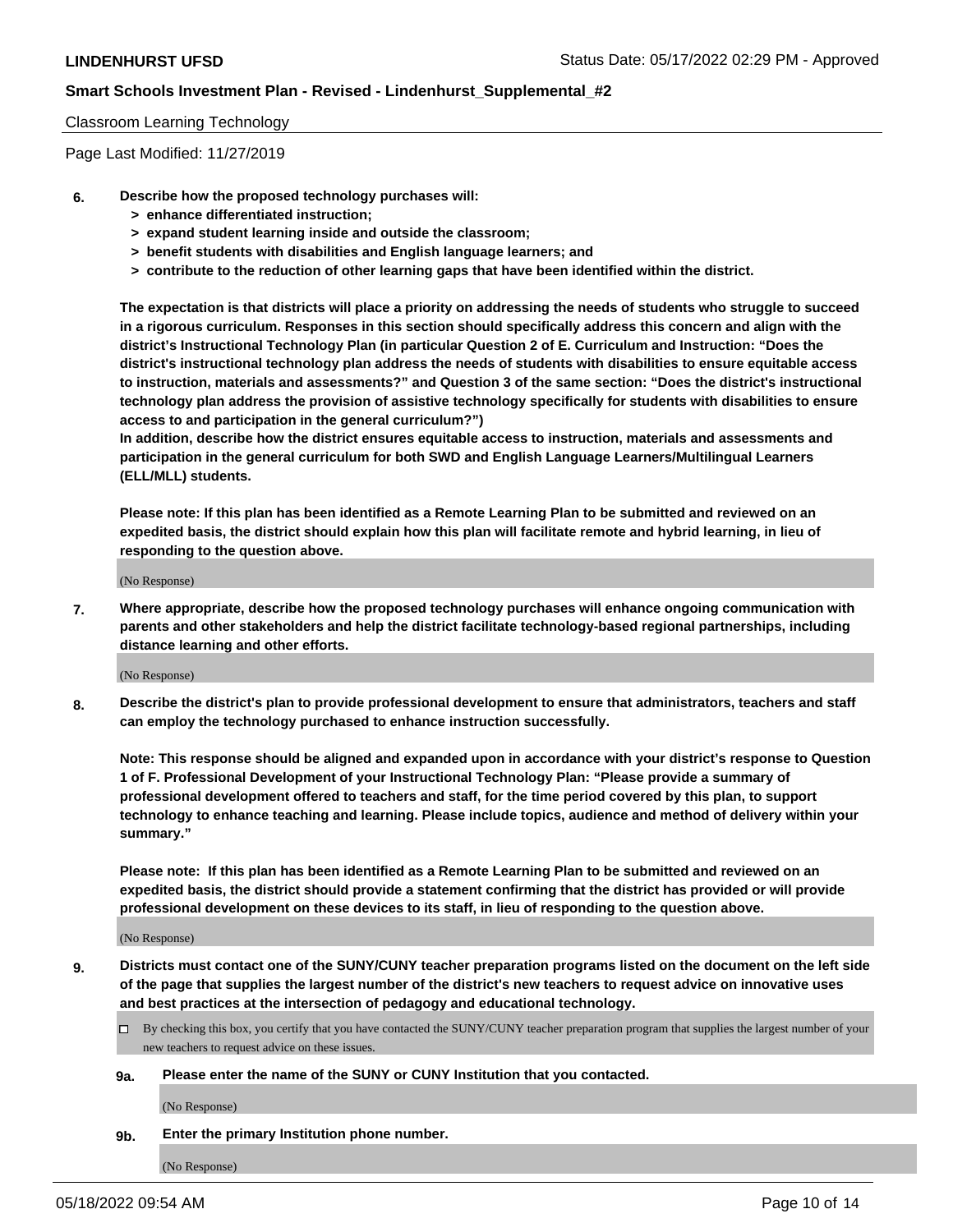### Classroom Learning Technology

Page Last Modified: 11/27/2019

**9c. Enter the name of the contact person with whom you consulted and/or will be collaborating with on innovative uses of technology and best practices.**

(No Response)

**10. To ensure the sustainability of technology purchases made with Smart Schools funds, districts must demonstrate a long-term plan to maintain and replace technology purchases supported by Smart Schools Bond Act funds. This sustainability plan shall demonstrate a district's capacity to support recurring costs of use that are ineligible for Smart Schools Bond Act funding such as device maintenance, technical support, Internet and wireless fees, maintenance of hotspots, staff professional development, building maintenance and the replacement of incidental items. Further, such a sustainability plan shall include a long-term plan for the replacement of purchased devices and equipment at the end of their useful life with other funding sources.**

 $\square$  By checking this box, you certify that the district has a sustainability plan as described above.

**11. Districts must ensure that devices purchased with Smart Schools Bond funds will be distributed, prepared for use, maintained and supported appropriately. Districts must maintain detailed device inventories in accordance with generally accepted accounting principles.**

By checking this box, you certify that the district has a distribution and inventory management plan and system in place.

**12. Please detail the type, quantity, per unit cost and total cost of the eligible items under each sub-category.**

| Select the allowable expenditure<br>type. | I Item to be Purchased | Quantity      | Cost per Item | Total Cost |
|-------------------------------------------|------------------------|---------------|---------------|------------|
| Repeat to add another item under          |                        |               |               |            |
| each type.                                |                        |               |               |            |
| (No Response)                             | (No Response)          | (No Response) | (No Response) | 0.00       |
|                                           |                        | u             | 0.00          |            |

### **13. Final 2014-15 BEDS Enrollment to calculate Nonpublic Sharing Requirement (no changes allowed.)**

|            | l Public Enrollment | Nonpublic Enrollment | <b>Total Enrollment</b> | Nonpublic<br>l Percentage |
|------------|---------------------|----------------------|-------------------------|---------------------------|
| Enrollment | 6.169               |                      | 6.169.00                | 0.00                      |

### **14. If you are submitting an allocation for Classroom Learning Technology complete this table.**

|                          | Public School Sub-Allocation | <b>Estimated Nonpublic Loan</b><br>Amount | <b>Estimated Total Public and</b><br>Nonpublic Sub-Allocation |
|--------------------------|------------------------------|-------------------------------------------|---------------------------------------------------------------|
|                          |                              | (Based on Percentage Above)               |                                                               |
| Interactive Whiteboards  | (No Response)                | 0.00                                      | 0.00                                                          |
| <b>Computer Servers</b>  | (No Response)                | 0.00                                      | 0.00                                                          |
| <b>Desktop Computers</b> | (No Response)                | 0.00                                      | 0.00                                                          |
| <b>Laptop Computers</b>  | (No Response)                | 0.00                                      | 0.00                                                          |
| <b>Tablet Computers</b>  | (No Response)                | 0.00                                      | 0.00                                                          |
| <b>Other Costs</b>       | (No Response)                | 0.00                                      | 0.00                                                          |
| Totals:                  | 0.00                         | 0                                         | 0                                                             |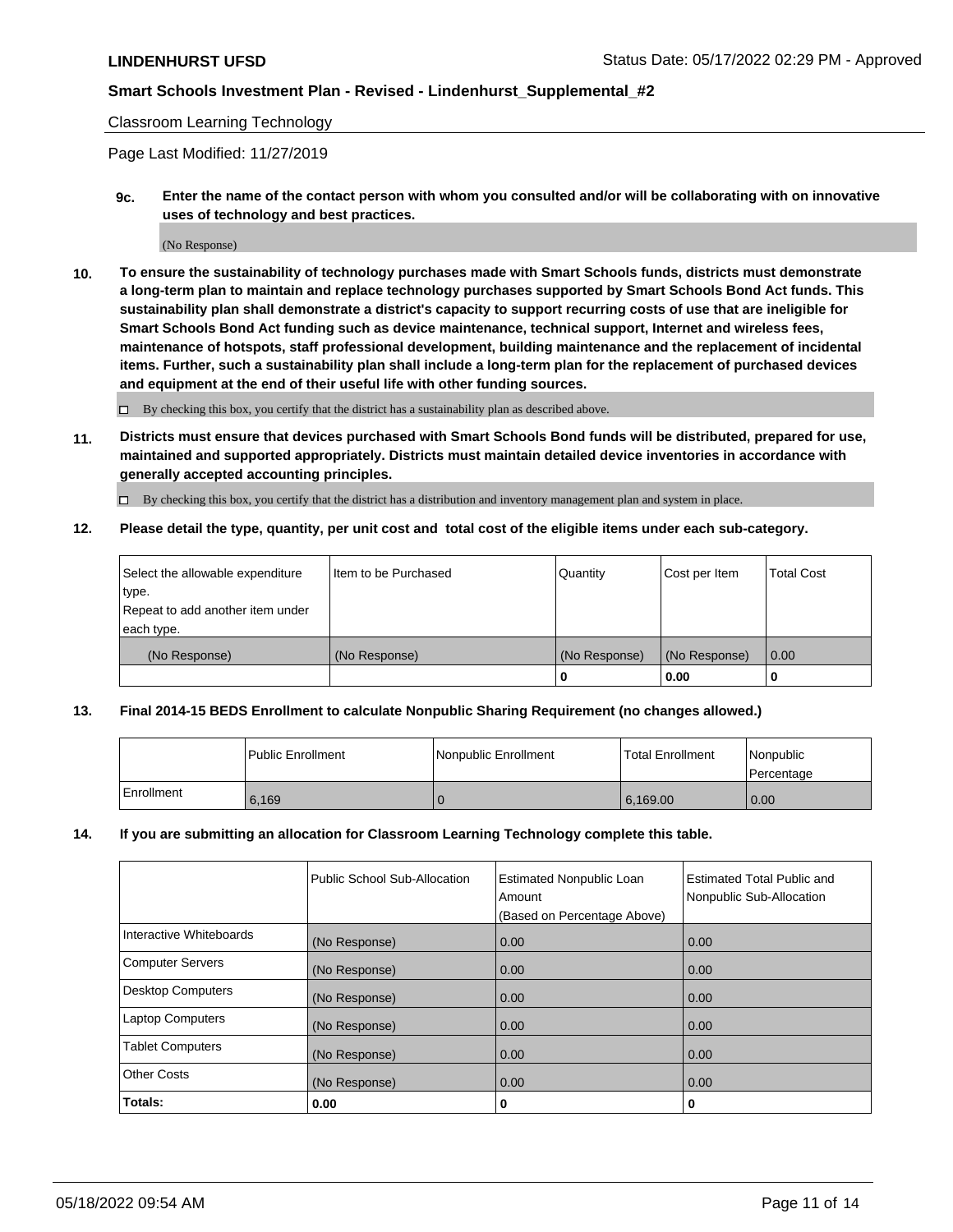### Pre-Kindergarten Classrooms

Page Last Modified: 11/27/2019

**1. Provide information regarding how and where the district is currently serving pre-kindergarten students and justify the need for additional space with enrollment projections over 3 years.**

(No Response)

- **2. Describe the district's plan to construct, enhance or modernize education facilities to accommodate prekindergarten programs. Such plans must include:**
	- **Specific descriptions of what the district intends to do to each space;**
	- **An affirmation that new pre-kindergarten classrooms will contain a minimum of 900 square feet per classroom;**
	- **The number of classrooms involved;**
	- **The approximate construction costs per classroom; and**
	- **Confirmation that the space is district-owned or has a long-term lease that exceeds the probable useful life of the improvements.**

(No Response)

**3. Smart Schools Bond Act funds may only be used for capital construction costs. Describe the type and amount of additional funds that will be required to support ineligible ongoing costs (e.g. instruction, supplies) associated with any additional pre-kindergarten classrooms that the district plans to add.**

(No Response)

**4. All plans and specifications for the erection, repair, enlargement or remodeling of school buildings in any public school district in the State must be reviewed and approved by the Commissioner. Districts that plan capital projects using their Smart Schools Bond Act funds will undergo a Preliminary Review Process by the Office of Facilities Planning.**

**Please indicate on a separate row each project number given to you by the Office of Facilities Planning.**

| Project Number |  |
|----------------|--|
| (No Response)  |  |

**5. Please detail the type, quantity, per unit cost and total cost of the eligible items under each sub-category.**

| Select the allowable expenditure | Item to be purchased | Quantity      | Cost per Item | <b>Total Cost</b> |
|----------------------------------|----------------------|---------------|---------------|-------------------|
| type.                            |                      |               |               |                   |
| Repeat to add another item under |                      |               |               |                   |
| each type.                       |                      |               |               |                   |
| (No Response)                    | (No Response)        | (No Response) | (No Response) | 0.00              |
|                                  |                      | 0             | 0.00          |                   |

**6. If you have made an allocation for Pre-Kindergarten Classrooms, complete this table.**

**Note that the calculated Total at the bottom of the table must equal the Total allocation for this category that you entered in the SSIP Overview overall budget.**

|                                          | Sub-Allocation |
|------------------------------------------|----------------|
| Construct Pre-K Classrooms               | (No Response)  |
| Enhance/Modernize Educational Facilities | (No Response)  |
| <b>Other Costs</b>                       | (No Response)  |
| Totals:                                  | 0.00           |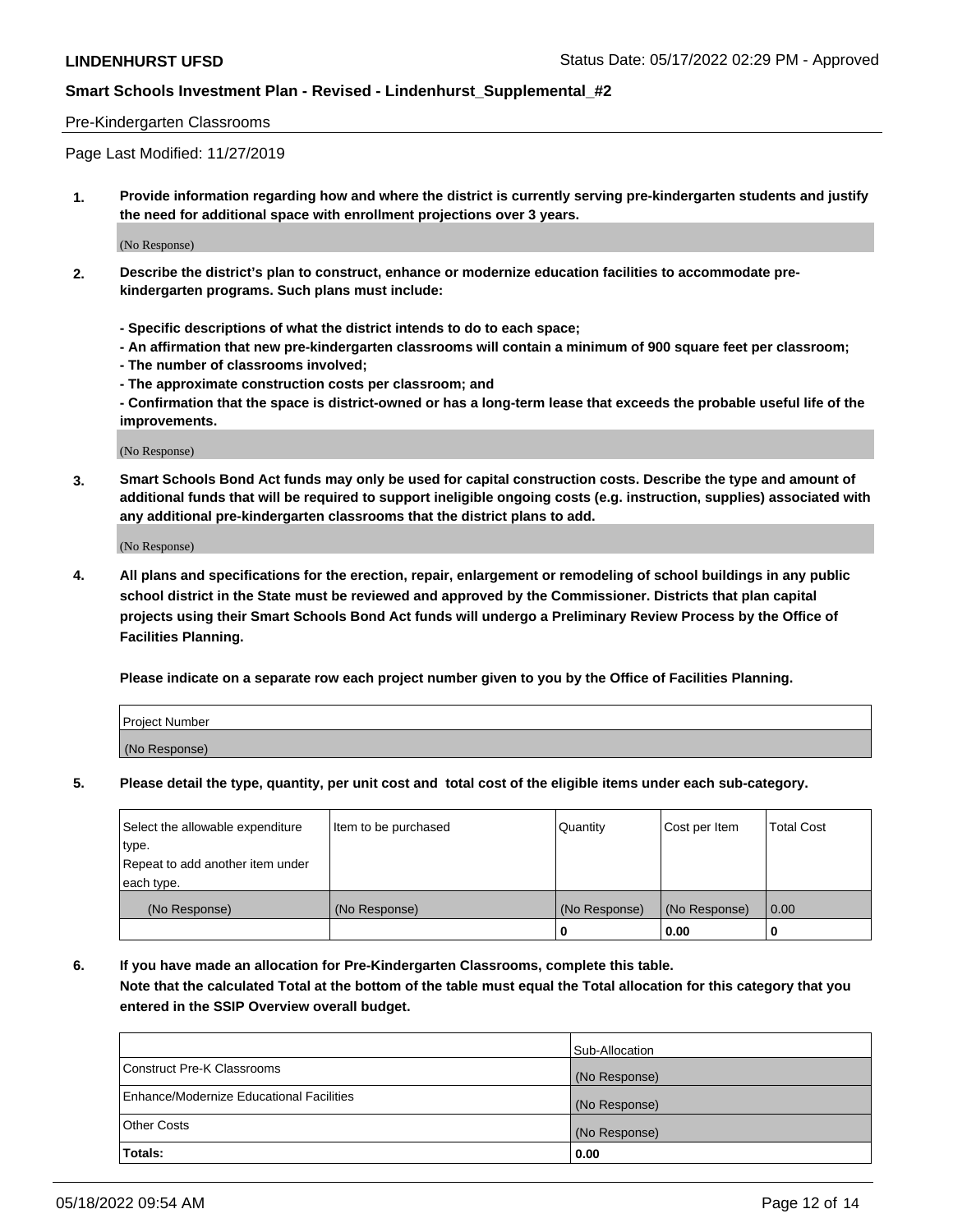Replace Transportable Classrooms

Page Last Modified: 11/27/2019

**1. Describe the district's plan to construct, enhance or modernize education facilities to provide high-quality instructional space by replacing transportable classrooms.**

(No Response)

**2. All plans and specifications for the erection, repair, enlargement or remodeling of school buildings in any public school district in the State must be reviewed and approved by the Commissioner. Districts that plan capital projects using their Smart Schools Bond Act funds will undergo a Preliminary Review Process by the Office of Facilities Planning.**

**Please indicate on a separate row each project number given to you by the Office of Facilities Planning.**

| <b>Project Number</b> |  |
|-----------------------|--|
| (No Response)         |  |

**3. For large projects that seek to blend Smart Schools Bond Act dollars with other funds, please note that Smart Schools Bond Act funds can be allocated on a pro rata basis depending on the number of new classrooms built that directly replace transportable classroom units.**

**If a district seeks to blend Smart Schools Bond Act dollars with other funds describe below what other funds are being used and what portion of the money will be Smart Schools Bond Act funds.**

(No Response)

**4. Please detail the type, quantity, per unit cost and total cost of the eligible items under each sub-category.**

| Select the allowable expenditure | Item to be purchased | Quantity      | Cost per Item | <b>Total Cost</b> |
|----------------------------------|----------------------|---------------|---------------|-------------------|
| type.                            |                      |               |               |                   |
| Repeat to add another item under |                      |               |               |                   |
| each type.                       |                      |               |               |                   |
| (No Response)                    | (No Response)        | (No Response) | (No Response) | 0.00              |
|                                  |                      | U             | 0.00          |                   |

**5. If you have made an allocation for Replace Transportable Classrooms, complete this table.**

**Note that the calculated Total at the bottom of the table must equal the Total allocation for this category that you entered in the SSIP Overview overall budget.**

|                                                | Sub-Allocation |
|------------------------------------------------|----------------|
| Construct New Instructional Space              | (No Response)  |
| Enhance/Modernize Existing Instructional Space | (No Response)  |
| <b>Other Costs</b>                             | (No Response)  |
| Totals:                                        | 0.00           |